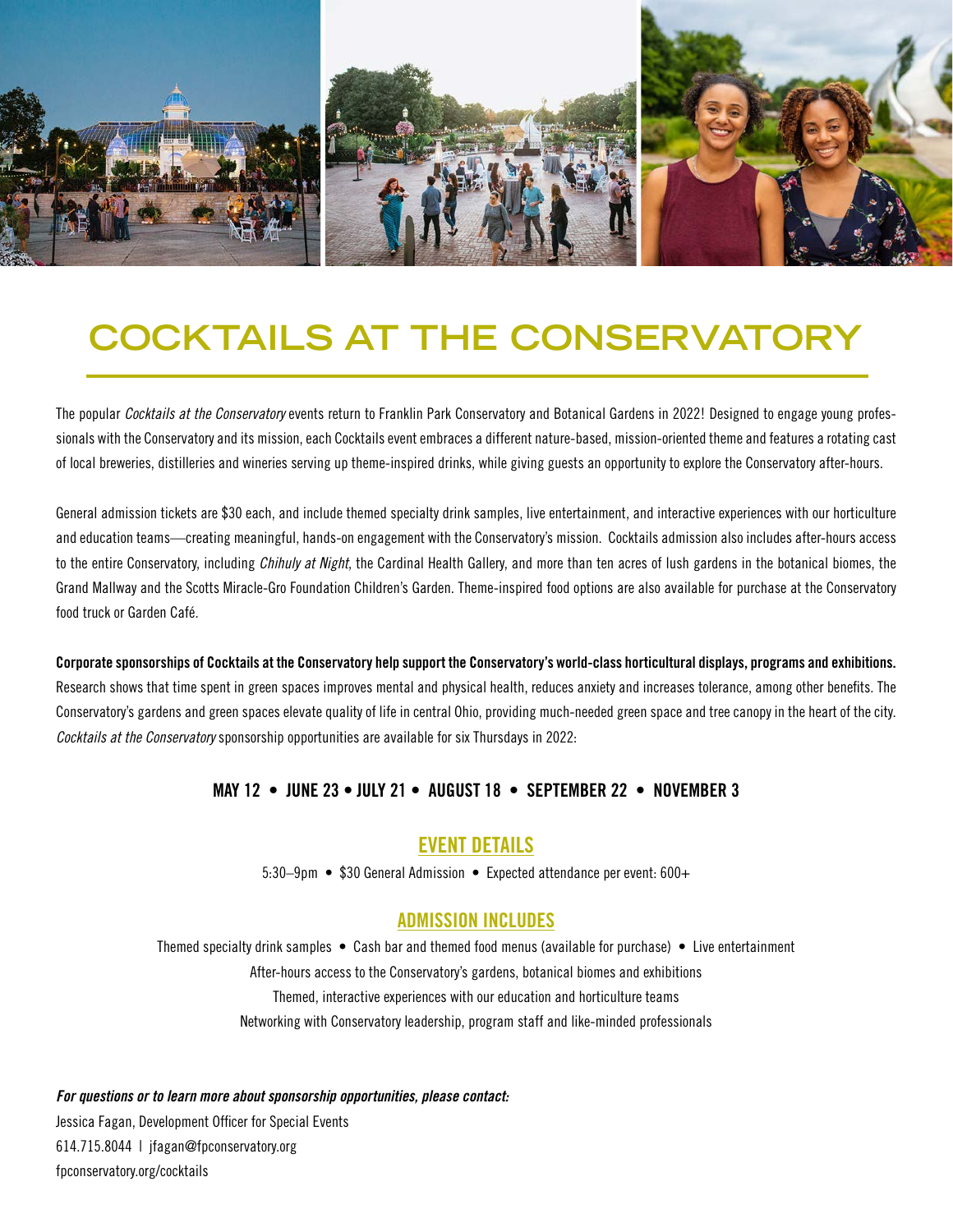

# **COCKTAILS AT THE CONSERVATORY**

Join us as a corporate sponsor of our celebrated *Cocktails at the Conservatory* events! This popular event series returns in 2022 with new opportunities for corporate partners to support the Conservatory's mission, while gaining access and exposure to a concentrated audience of young professionals. In addition, sponsor benefits are designed to provide ample opportunities for our corporate partners to reward younger associates with tickets to Cocktails, and provide a great way to engage team members with the mission of a local nonprofit.

*Cocktails at the Conservatory* sponsorship opportunities are available for six Thursdays in 2022:

### MAY 12 • JUNE 23 • JULY 21 • AUGUST 18 • SEPTEMBER 22 • NOVEMBER 3

#### \$10,000 "TOP SHELF" PRESENTING SPONSOR (ONE AVAILABLE PER EVENT)

- Top logo placement as Presenting Sponsor on on-site signage
- Top logo placement on the *Cocktails at the Conservatory* event & ticket sales page (date specific) on the Conservatory website
- Logo recognition in the digital seasonal brochure (approx. 24,000 distribution)
- Name recognition on the *Cocktails at the Conservatory* event-series landing page
- Name recognition as Presenting Sponsor in e-blast promotions (approx. 24,000 distribution), digital advertising and social media
- Mention in media releases
- 30 tickets to the sponsored *Cocktails at the Conservatory* date
- Opportunity to purchase additional *Cocktails* tickets at a discounted rate of \$25
- Opportunity for on-site sponsor presence during the event, to be mutually agreed upon by Sponsor and Franklin Park Conservatory

#### \$5,000 "WITH A TWIST" MAJOR SPONSOR

- Priority logo placement as Major Sponsor on on-site signage
- Priority logo placement on the *Cocktails at the Conservatory* event & ticket sales page (date specific) on the Conservatory website
- Name recognition in the digital seasonal brochure, e-blast promotions, digital advertising and social media
- Name recognition on the Cocktails at the Conservatory event-series landing page
- 20 tickets to the sponsored *Cocktails at the Conservatory* date
- Opportunity to purchase additional *Cocktails* tickets at a discounted rate of \$25
- Opportunity for on-site sponsor presence during the event, to be mutually agreed upon by Sponsor and Franklin Park Conservatory

#### \$2,500 "APERITIF" SUPPORTING SPONSOR

- Name recognition as Supporting Sponsor on on-site signage
- Name recognition on the *Cocktails at the Conservatory* event & ticket sales page (date specific) on the Conservatory website
- Name recognition in e-blast promotions, digital advertising and in social media
- 12 tickets to the sponsored *Cocktails at the Conservatory* date
- Opportunity to purchase additional *Cocktails* tickets at a discounted rate of \$25